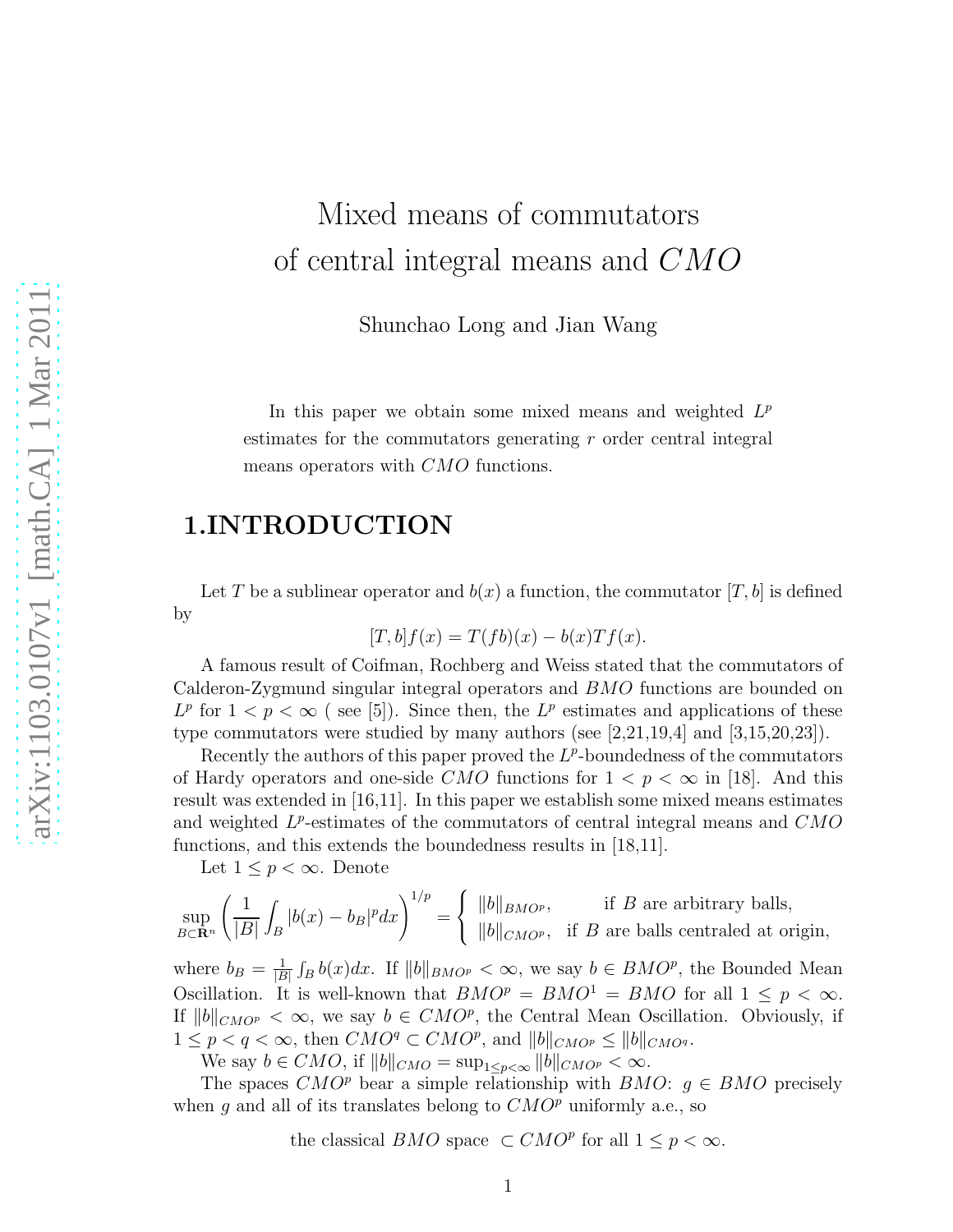Many precise analogies exist between  $CMO<sup>p</sup>$  and  $BMO$  from the point of view of real Hardy spaces, for example, the duality:  $CMO^{p'}$ ,  $p' = p/(p-1)$ , is the dual of the Beurling-Herz-Hardy spaces  $HA^p, 1 \leq p < \infty$ , that is then analogous to the  $H^1 \leftrightarrow BMO$ , (see [ 11-12 ]); the constructive decomposition (see [ 17 ]); and so on.

If  $R > 0$ , denote  $B(R) = B(0, R)$  be the ball in  $\mathbb{R}^n$  centered at origin and of radius R. Let  $r, \alpha \in \mathbf{R}, f \in L_{loc}^r(\mathbf{R}^n, |x|^{n(\alpha-1)})$ , the central integral mean of order r, with the power weight, of  $f$ , be defined by

$$
M_r(f,\alpha)(|y|) = \left[\frac{1}{|B(|y|)|^{\alpha}} \int_{B(|y|)} |B(|x|)|^{\alpha-1} |f(x)|^r dx\right]^{1/r},
$$

and the companion mean of order  $r$ , with the power weight, of  $f$ , by

$$
M_r^*(f, \alpha)(|y|) = \left[\frac{1}{|B(|y|)|^{\alpha}} \int_{\mathbf{R}^n \setminus B(|y|)} |B(|x|)|^{\alpha-1} |f(x)|^r dx\right]^{1/r}
$$

.

The properties and applications of these types of integral means can be found in many literatures. Firstly, the limits of  $(M_2(f,1)(y))^2 = (1/2y) \int_{-y}^{y} |f|^2(y > 0,$  the one-dimensional case), were used to study the almost periodic functions, and the spectrum and ergodicity of sample paths of certain stochastic processes by Wiener in [ 22 ]. Secondly, the functions spaces of bounded integral mean of r order, introduced firstly by Beurling,

$$
B^r = B^{r,\infty} = \{ f : M_r(f,1)(|y|) \in L^{\infty} \},\
$$

(both homogeneous spaces ( $|y| > 0$ ) and non-homogeneous spaces ( $|y| > 1$ )), together with their corresponding Beurling algebra  $A<sup>r</sup>$  and the Hardy space  $HA<sup>r</sup>$  [cf, 1, 12, 6] had rich contents; Thirdly, the Hardy type inequalities associating with  $M_1(f, 1)(|y|)$ and  $M_1^*(f,1)(|y|)$  generalized the classical ones to *n*-dimension ball [ 9-10, 7 ]. And the mixed means inequalities were used to derive the generalizing Hardy and Levin-Cochran-Lee type inequalities in  $\mid 7 \mid$  (see also  $\mid 8 \mid$ ).

We state the mixed means inequalities as following:

**Theorem 1** ([7: Theorem 5]). Let  $r, s, R, \alpha, \gamma \in \mathbf{R}$ , and let  $r < s, r, s \neq 0, R >$  $0(f \neq 0$  in the case of  $r < 0$ ). Then,

$$
M_s((M_r(f,\alpha),\gamma)(R) \le M_r((M_s(f,\gamma),\alpha)(R),\tag{1}
$$

$$
M_s^*((M_r^*(f,\alpha),\gamma)(R) \le M_r^*((M_s^*(f,\gamma),\alpha)(R). \tag{2}
$$

From Theorem 1, we can obtain the  $L^p$ -boundedness estimates of these types of integral means above as following.

**Theorem 2.** Let  $r, s, \alpha, \gamma \in \mathbb{R}$ , and let  $r < s, r \neq 0, s > 0$   $(f \neq 0$  in the case of  $r < 0$ ). Then,

$$
\int_{\mathbf{R}^n} |B(|y|)|^{\gamma - 1} (M_r(f, \alpha)(|y|))^s dy \le \frac{1}{(\alpha - \gamma r/s)^{s/r}} \int_{\mathbf{R}^n} |B(|y|)|^{\gamma - 1} |f(y)|^s dy \qquad (3)
$$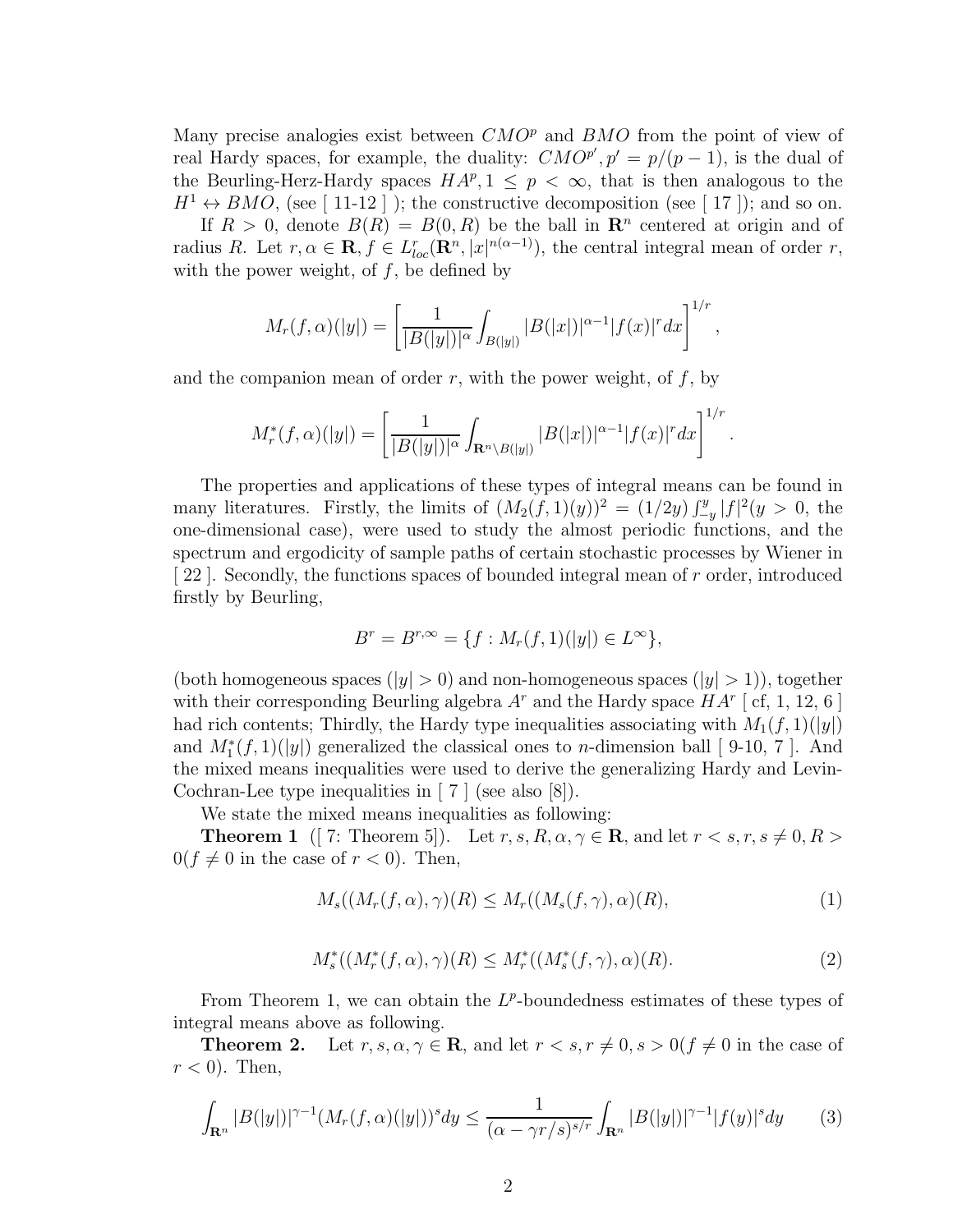if  $\alpha - \gamma r/s > 0$ , and

$$
\int_{\mathbf{R}^n} |B(|y|)|^{\gamma - 1} (M_r^*(f, \alpha)(|y|))^s dy \le \frac{1}{(\gamma r/s - \alpha)^{s/r}} \int_{\mathbf{R}^n} |B(|y|)|^{\gamma - 1} |f(y)|^s dy \tag{4}
$$

if  $\alpha - \gamma r/s < 0$ .

**Proof** . For  $y \in B(R)$ ,  $\int_{B(|y|)} |B(|x|)|^{\gamma-1} |f(x)|^s dx \leq \int_{B(R)} |B(|x|)|^{\gamma-1} |f(x)|^s dx$ and  $\int_{B(R)} |B(|y|)|^{\alpha-1-\gamma r/s} dy = \frac{1}{\alpha-\gamma r/s} |B(R)|^{\alpha-\gamma r/s}$  when  $\alpha-\gamma r/s > 0$ , and using (1), we have

$$
\int_{B(R)} |B(|y|)|^{\gamma-1} (M_r(f, \alpha)(|y|))^s dy
$$
\n
$$
\leq |B(R)|^{\gamma-s\alpha/r} \left[ \int_{B(R)} |B(|y|)|^{\alpha-1} \left( \frac{1}{|B(|y|)|^{\gamma}} \int_{B(|y|)} |B(|x|)|^{\gamma-1} |f(x)|^s dx \right)^{r/s} dy \right]^{s/r}
$$
\n
$$
\leq \frac{1}{(\alpha-\gamma r/s)^{s/r}} \int_{B(R)} |B(|x|)|^{\gamma-1} |f(x)|^s dx,
$$

(3) follows by taking the  $\lim_{R\to\infty}$ . And (4) is the consequence of (2), derived by the same technique as (3) from (1), except for taking the  $\lim_{R\to 0}$ .

**Remark** It is easy to see that  $L^{\infty} \subset B^{r,\infty}$  for  $0 < r < \infty$  (see also [6,12-13]). Let

$$
B^{r,s}(\alpha,\gamma) = \{f : M_r(f,\alpha)(|y|) \in L^s_{|x|^{n\gamma}}\}.
$$

Then r, s,  $\alpha$ ,  $\gamma$  are under the conditions of Theorem 2 and  $\alpha - \gamma r/s > 0$ . Thus, we have

$$
L^s_{|x|^{n\gamma}} \subset B^{r,s}(\alpha,\gamma).
$$

Further, we can obtain the boundedness estimates of the commutators generating r order central integral means operators and CMO functions.

From the point of view on Hardy spaces, the central integral means bear some relationships with  $CMO^p$ . In fact,  $(A^p)^* = B^{p'}$  and  $(HA^p)^* = CMO^{p'}$ .

## 2. COMMUTATOR THEOREMS

Let  $r > 0, \alpha \in \mathbf{R}, f \in L_{loc}^r(\mathbf{R}^n, |x|^{n(\alpha-1)})$ , and b be local integral functions on  $\mathbf{R}^n$ . We define the integral mean commutators of order  $r$ , with the power weight, by

$$
M_{r,b}(f,\alpha)(|y|) = \left[\frac{1}{|B(|y|)|^{\alpha}}\int_{B(|y|)}|B(|x|)|^{\alpha-1}(|b(x)-b(y)||f(x)|)^r dx\right]^{1/r},
$$

and the companion mean commutators of order  $r$ , with the power weight, by

$$
M_{r,b}^*(f,\alpha)(|y|) = \left[\frac{1}{|B(|y|)|^{\alpha}} \int_{\mathbf{R}^n \setminus B(|y|)} |B(|x|)|^{\alpha-1} (|b(x)-b(y)||f(x)|)^r dx\right]^{1/r}.
$$

When  $r \geq 1$ , by the Minkowski inequality, it is easy to calculate that,

$$
|[M_r(\bullet,\alpha),b]f(|y|)|\stackrel{def}{=} |M_r(bf,\alpha)(|y|)-b(|y|)M_r(f,\alpha)(|y|)|\leq M_{r,b}(f,\alpha)(|y|),
$$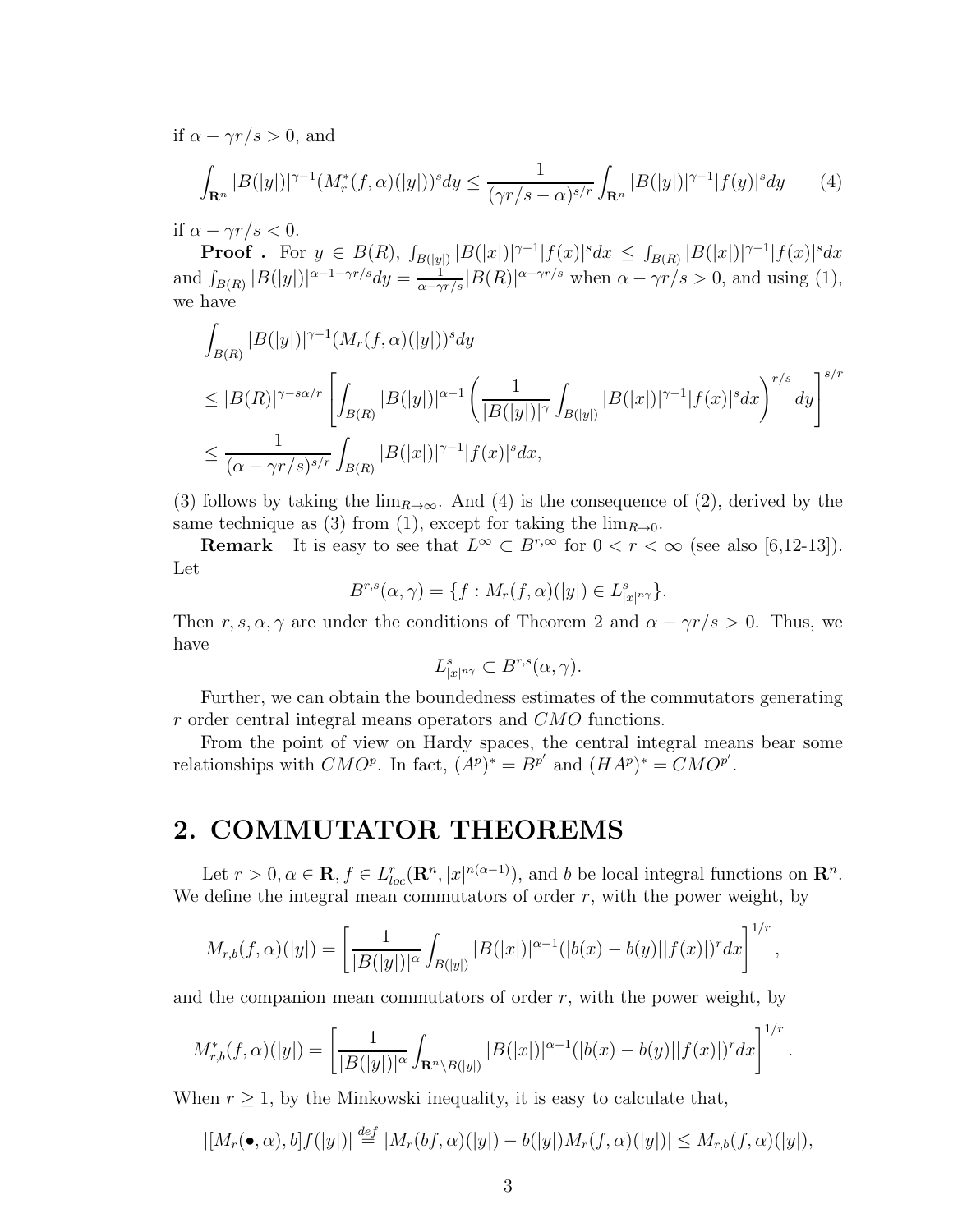$$
| [M_r^*(\bullet,\alpha),b] f(|y|) | \stackrel{def}{=} | M_r^*(bf,\alpha)(|y|) - b(|y|) M_r^*(f,\alpha)(|y|) | \le M_{r,b}^*(f,\alpha)(|y|).
$$

Mixed-means inequalities of commutators of integral means and CMO functions: **Theorem 3.** Let  $r, s, R, \alpha, \gamma \in \mathbb{R}, s > r > 0, R > 0$ . Suppose that  $b \in CMO$ and  $f$  is local bounded functions. Then,

$$
M_s((M_{r,b}(f,\alpha),\gamma)(R) \le c_1 \|b\|_{CMO} M_r((M_s(f,\gamma),1)(R) \tag{5}
$$

if  $\alpha > 1$ ; and

$$
M_s^*((M_{r,b}^*(f,\alpha),\gamma)(R) \le c_1 \|b\|_{CMO} M_r^*((M_s^*(f,\gamma),1)(R) \tag{6}
$$

if  $\alpha < 1$ , where  $c_1 = \left[2^{n|\alpha|}2^{n|\alpha-1|}3^r \times 4 \times 2^{2nr}\right]$  $_{k=0}$  $2^{-kn|\alpha-1|}k^r]^{1/r}.$ 

Weighted  $L^p$ -estimates of commutators of integral means and CMO functions:

**Theorem 4.** Let  $r, s, \alpha, \gamma \in \mathbb{R}, s > r > 0; b \in CMO, f$  is local bounded functions, then,

$$
\int_{\mathbf{R}^n} |B(|y|)|^{\gamma-1} (M_{r,b}(f,\alpha)(|y|))^s dy \le c_2 \|b\|_{CMO}^s \int_{\mathbf{R}^n} |B(|y|)|^{\gamma-1} |f(y)|^s dy,\tag{7}
$$

if  $\alpha > 1$  and  $\gamma < s/r$ , and

$$
\int_{\mathbf{R}^n} |B(|y|)|^{\gamma - 1} (M_{r,b}^*(f, \alpha)(|y|))^s dy \le c_2 \|b\|_{CMO}^s \int_{\mathbf{R}^n} |B(|y|)|^{\gamma - 1} |f(y)|^s dy,\tag{8}
$$

if  $\alpha < 1$  and  $\gamma > s/r$ , where  $c_2 = \frac{1}{11 - \gamma r}$ .  $\frac{1}{|1-\gamma r/s|^{s/r}}\left[2^{n|\alpha|}2^{n|\alpha-1|}3^r\times 4\times 2^{2nr}\sum_{k=0}^\infty\right]$  $_{k=0}$  $2^{-kn|\alpha-1|}k^r]^{s/r}.$ **Proof of Theorem 3** Let us prove (5). Let  $2^{N-1} < R < 2^N$ , denote

$$
B_i = \begin{cases} B(2^i), & \text{if } i \le N - 1, \\ B(R), & \text{if } i = N, \end{cases}, C_i = B_i \setminus B_{i-1}, i = -\infty, ..., N; \tag{9}
$$

if  $x \in C_i$ , denote

$$
\overline{B_j} = \begin{cases} B_j, & \text{if } j \leq i-1, \\ B(|x|), & \text{if } j = i, \end{cases}, \overline{C_j} = \overline{B_j} \setminus \overline{B_{j-1}}, j = -\infty, ..., i. \tag{10}
$$

Then, we have

$$
h(x) = [(M_{r,b}(f,\alpha)(|x|)]^r = \frac{1}{|B(|x|)|^{\alpha}} \sum_{j=-\infty}^{i} \int_{\overline{C_j}} |B(|y|)|^{\alpha-1} (|b(x)-b(y)||f(y)|)^r dy,
$$

and

$$
[M_s((M_{r,b}(f,\alpha),\gamma)(R)]^s = \frac{1}{|B(R)|^{\gamma}} \sum_{i=-\infty}^N \int_{C_i} |B(|x|)|^{\gamma-1} [h(x)]^{s/r} dx.
$$
 (11)

If  $x \in C_i$  or  $\overline{C_i}$ , using  $|B(R)| = R^n |B(1)|$ , we have

$$
|B(|x|)|^{\alpha} \le \left\{ \begin{array}{ll} |B(1)|^{\alpha} 2^{in\alpha}, & \text{if } \alpha \ge 0, \\ |B(1)|^{\alpha} 2^{(i-1)n\alpha}, & \text{if } \alpha < 0, \end{array} \right\} \le |B(1)|^{\alpha} 2^{n|\alpha|} 2^{in\alpha}, \tag{12}
$$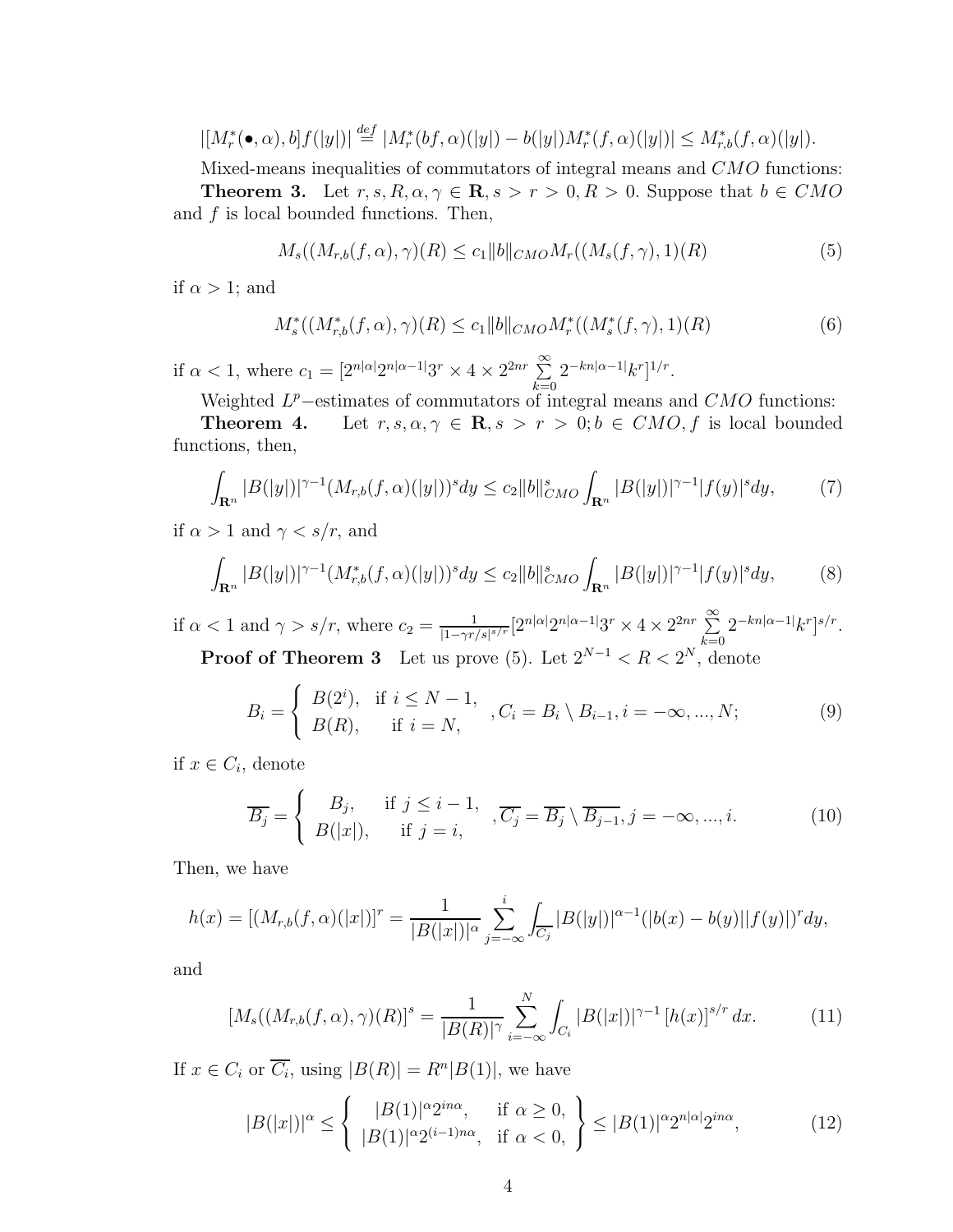and for  $r > 0$ ,

$$
|a+b+c|^r \le \left\{ \begin{array}{ll} |a|^r + |b|^r + |c|^r, & \text{if } 0 < r \le 1, \\ 3^{r-1}(|a|^r + |b|^r + |c|^r), & \text{if } 1 < r, \end{array} \right\} \le 3^r(|a|^r + |b|^r + |c|^r). \tag{13}
$$

The first inequality is obvious when  $0 < r \leq 1$ , from the property of convex function [14] when  $r > 1$  since  $g(x) = x^r$  is convex function. Noticing that  $|b(x) - b(y)| \le$  $|b(x) - b_{B_i}| + |b(y) - b_{\overline{B_j}}| + |b_{B_i} - b_{\overline{B_j}}|$ , using (13) and (12), we have

$$
h(x) \leq 2^{n|\alpha|} 2^{n|\alpha-1|} 3^r \frac{1}{2^{in\alpha}|B(1)|} \sum_{j=-\infty}^i 2^{jn(\alpha-1)} \int_{\overline{C_j}} |b(x) - b_{B_i}|^r |f(y)|^r dy
$$
  
+2<sup>n|\alpha|</sup> 2<sup>n|\alpha-1</sup> 3<sup>r</sup>  $\frac{1}{2^{in\alpha}|B(1)|} \sum_{j=-\infty}^i 2^{jn(\alpha-1)} \int_{\overline{C_j}} |b(y) - b_{\overline{B_j}}|^r |f(y)|^r dy$   
+2<sup>n|\alpha|</sup> 2<sup>n|\alpha-1</sup> 3<sup>r</sup>  $\frac{1}{2^{in\alpha}|B(1)|} \sum_{j=-\infty}^i 2^{jn(\alpha-1)} \int_{\overline{C_j}} |b_{B_i} - b_{\overline{B_j}}|^r |f(y)|^r dy$   
= 2<sup>n|\alpha|</sup> 2<sup>n|\alpha-1</sup> 3<sup>r</sup> (I<sub>1</sub> + I<sub>2</sub> + I<sub>3</sub>).

By  $(10)$ , we see that

$$
\overline{C_j} \subset \overline{B_i} = B(|x|) \text{ for } j \le i \text{ and } x \in C_i; \text{ and } \frac{1}{2^{in}|B(1)|} \le \frac{1}{|\overline{B_i}|}.
$$

Let  $x \in C_i$ , then we have

$$
I_1 \leq |b(x) - b_{B_i}|^r \frac{1}{2^{in} |B(1)|} \int_{\overline{B_i}} |f(y)|^r dy \sum_{j=-\infty}^i 2^{-(i-j)n(\alpha-1)}
$$
  

$$
\leq \frac{1}{1 - 2^{-n(\alpha-1)}} |b(x) - b_{B_i}|^r \frac{1}{|\overline{B_i}|} \int_{\overline{B_i}} |f(y)|^r dy,
$$

noticing that  $\alpha - 1 > 0$ . For  $I_2$ , since f is local bounded, by Holder's inequality and Lebesque's control convergence theorem, we have

$$
\int_{\overline{C_j}} |b(y) - b_{\overline{B_j}}|^r |f(y)|^r dy \le \left( \int_{\overline{C_j}} |b(y) - b_{\overline{B_j}}|^{r l'} dy \right)^{1/l'} \left( \int_{\overline{C_j}} |f(y)|^{r l} dy \right)^{1/l}
$$
\n
$$
\le |\overline{B_j}|^{1/l'} ||b||_{CMO}^r \left( \int_{\overline{C_j}} |f(y)|^{r l} dy \right)^{1/l}
$$
\n
$$
\to ||b||_{CMO}^r \int_{\overline{C_j}} |f(y)|^r dy, \quad \text{(when } l \to 1). \tag{14}
$$

Thus, as  $I_1$ ,

$$
I_2 \leq ||b||_{CMO}^r \frac{1}{1 - 2^{-n(\alpha - 1)}} \frac{1}{|\overline{B_i}|} \int_{\overline{B_i}} |f(y)|^r dy.
$$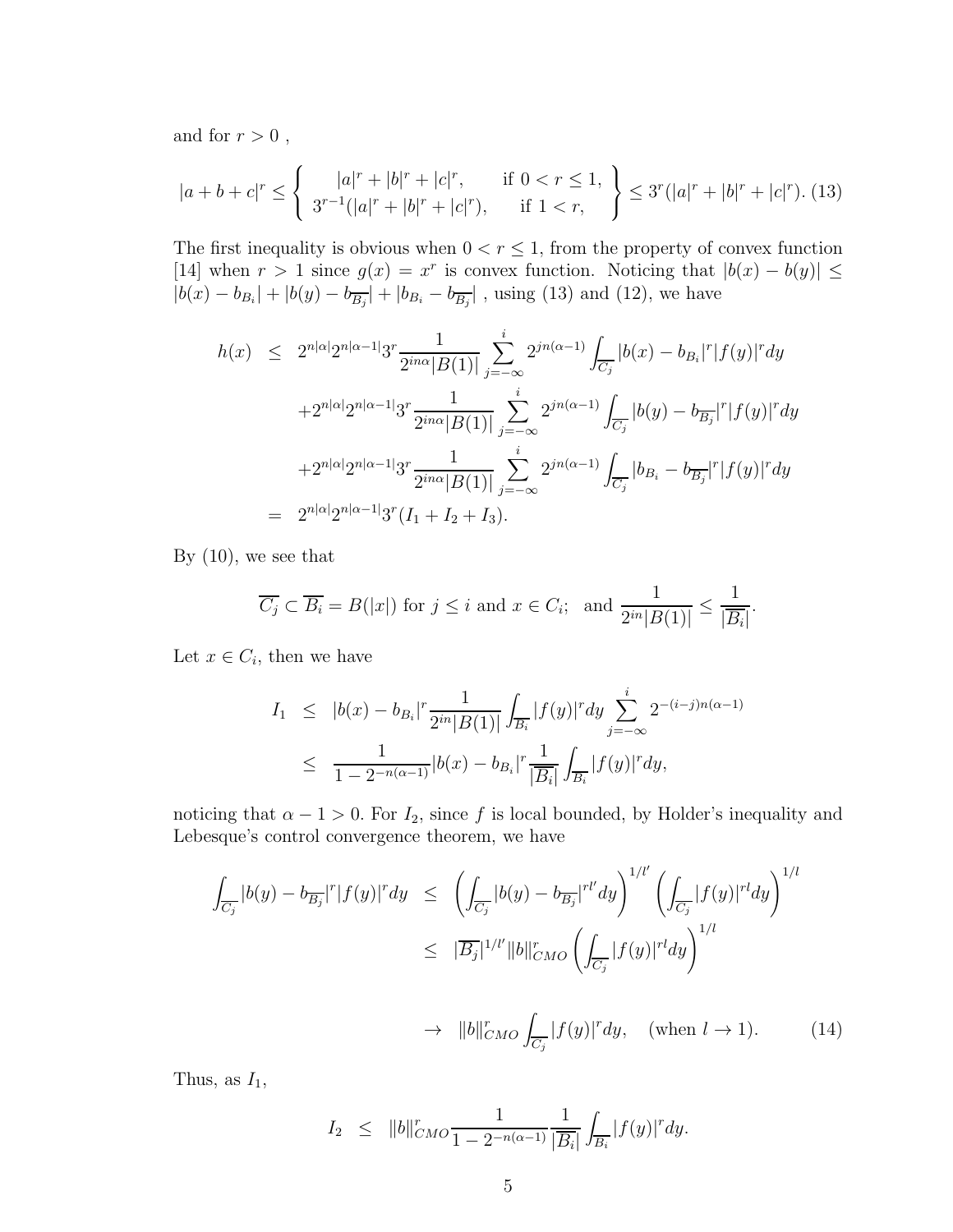For  $I_3$ , by  $(10)$ ,

$$
|b_{B_i} - b_{\overline{B_j}}| \leq \frac{1}{|\overline{B_j}|} \int_{\overline{B_j}} |b(x) - b_{B_i}| dx
$$
  
\n
$$
\leq \begin{cases} \frac{1}{|\overline{B_j}|} \int_{B_j} |b(x) - b_{B_i}| dx, & \text{if } j \leq i - 1, \\ \frac{1}{|\overline{B_j} - 1|} \int_{B_j} |b(x) - b_{B_i}| dx, & \text{if } j = i, \end{cases}
$$
  
\n
$$
\leq \frac{2^n}{|\overline{B_j}|} \int_{B_j} |b(x) - b_{B_i}| dx
$$
  
\n
$$
\leq \frac{2^n}{|\overline{B_j}|} \int_{B_j} |b(x) - b_{B_j}| dx + 2^n \sum_{h=j}^{i-1} |b_{B_h} - b_{B_{h+1}}|
$$
  
\n
$$
\leq 2^{2n} ||b||_{CMO}(i - j),
$$

thus

$$
I_3 \leq ||b||_{CMO}^r \frac{1}{2^{in}|B(1)|} \int_{\overline{B_i}} |f(y)|^r dy \sum_{j=-\infty}^i 2^{-(i-j)n(\alpha-1)} (i-j)^r
$$
  

$$
\leq c||b||_{CMO}^r \frac{1}{|\overline{B_i}|} \int_{\overline{B_i}} |f(y)|^r dy,
$$

where  $c = 2^{2nr} \sum_{i=1}^{n}$  $\sum_{j=-\infty}^{\infty} 2^{-(i-j)n(\alpha-1)}(i-j)^r$ . When  $x \in C_i$ , let

$$
g(x) = \left(\frac{1}{|\overline{B_i}|}\int_{\overline{B_i}} |f(y)|^r dy\right)^{1/r} = \left(\frac{1}{|B(|x|)|}\int_{B(|x|)} |f(y)|^r dy\right)^{1/r},\,
$$

combining to the estimates of  $I_1, I_2, I_3$  above, and noticing that  $(|b(x) - b_{B_i}|^r +$  $||b||_{CMO}^r$ )<sup>s/r</sup>  $\leq 2^{s/r} (|b(x) - b_{B_i}|^s + ||b||_{CMO}^s)$  for  $s > 0, r > 0$ , we see that

$$
\int_{C_i} |B(|x|)|^{\gamma-1} \left[h(x)\right]^{s/r} dx \le c_0 \int_{C_i} |B(|x|)|^{\gamma-1} \left[|b(x) - b_{B_i}|^s + \|b\|_{CMO}^s\right] g^s(x) dx, \tag{15}
$$

where  $c_0 = [2^{n|\alpha|} 2^{n|\alpha-1|} 3^r \times 4 \times 2^{2nr} \sum_{i=1}^{n}$  $\sum_{j=-\infty}^{\infty} 2^{-(i-j)n(\alpha-1)}(i-j)^r]^{s/r}$ . While, since f local bound implies  $g$  local bound, as  $(14)$ ,

$$
\int_{C_i} |B(|x|)|^{\gamma - 1} |b(x) - b_{B_i}|^s g^s(x) dx \le ||b||_{CMO}^s \int_{C_i} |B(|x|)|^{\gamma - 1} g^s(x) dx.
$$
 (16)

Thus, combining to  $(11)$ ,  $(15)$  and  $(16)$ , we obtain

$$
M_s((M_{r,b}(f,\alpha),\gamma)(R) \leq c_0^{1/s} ||b||_{CMO} \left( \frac{1}{|B(R)|^{\gamma}} \sum_{i=-\infty}^N \int_{C_i} |B(|x|)|^{\gamma-1} g^s(x) dx \right)^{1/s}
$$
  
=  $c_0^{1/s} ||b||_{CMO} M_s((M_r(f,1),\gamma)(R)).$ 

Using  $(1)$ , we obtain  $(5)$ .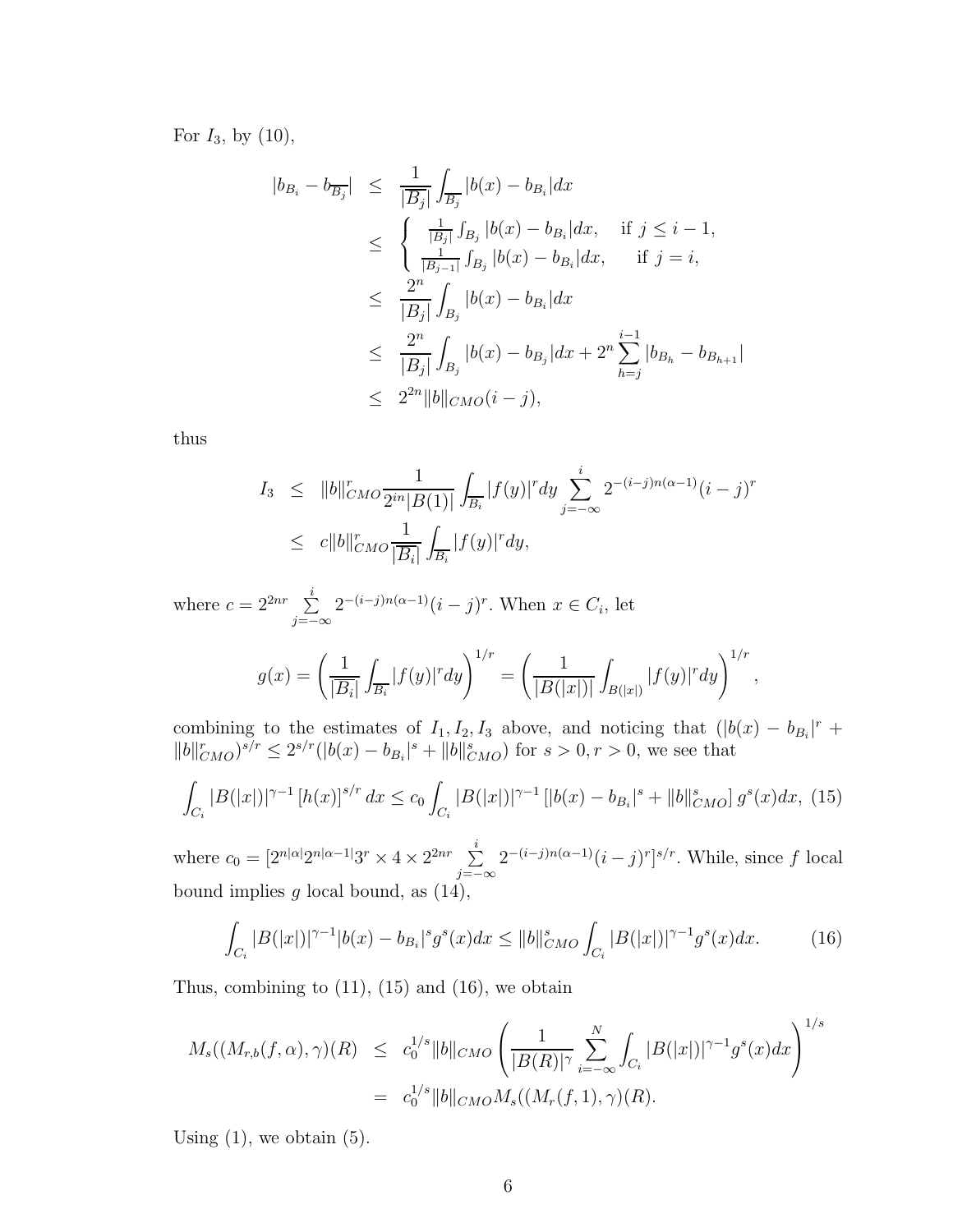The proof of  $(6)$ . Replace  $(9)$  and  $(10)$  by

$$
B_i = \begin{cases} B(2^i), & \text{if } i \ge N, \\ B(R), & \text{if } i = N - 1, \end{cases}, C_i = B_i \setminus B_{i-1}, i = N, N + 1, ..., \infty;
$$

and if  $x \in C_i$ ,

$$
\overline{B_j} = \begin{cases} B_j, & \text{if } j \ge i, \\ B(|x|), & \text{if } j = i - 1, \end{cases}, \overline{C_j} = \overline{B_j} \setminus \overline{B_{j-1}}, j = i, i + 1, ..., \infty.
$$

Then,

$$
h^*(x) = \left[ (M_{r,b}^*(f, \alpha)(|x|) \right]^r = \frac{1}{|B(|x|)|^\alpha} \sum_{j=i}^\infty \int_{\overline{C_j}} |B(|y|)|^{\alpha-1} (|b(x) - b(y)||f(y)|)^r dy,
$$

and

$$
\left[M_s^*((M_{r,b}^*(f,\alpha),\gamma)(R)\right]^s = \frac{1}{|B(R)|^{\gamma}} \sum_{i=N}^{\infty} \int_{C_i} |B(|x|)|^{\gamma-1} \left[h^*(x)\right]^{s/r} dx.
$$

The rest of the proof of  $(6)$  is exactly similar to that of  $(5)$ .

Thus, we finish the proof of Theorem 3.

The proofs of Theorem 4 by using  $(5)(6)$  are exactly similar to that of Theorem 2 by using  $(1)(2)$ .

## References

- [1] A. Beurling, Construction and analysis of some convolution algebras, Ann. Inst. Fourier (Grenoble) 14, (1964), 1-32.
- [2] S. Bloom, A commutator theorem and weighted BMO, Trans. Amer. Math. Soc. 292(1985), 103-122
- [3] A.P. Calderon, Commutators ofsingular integral operators, Proc. Natl. Acad. Sci. USA 53 (1965) 1092-1099.
- [4] R.Coifman, P. L. Lions, Y. Meyer and S. Semmes, Compensated compactness and Hardy spaces, J. Math. Pures. Appl. 72, (1993),247-286.
- [5] R. R. Coifman, R. Rochberg and G. Weiss, Factorization theorems for Hardy spaces in several variables variables,  $Ann.ofMath.$  **103**(1976), 611-635.
- [6] Y. Z. Chen and K. S. Lau, Some new classes of Hardy spaces, J.Functional Anal. 84(1989), 255-278.
- [7] A. Cizmesija, J. Pecaric and I. Peric, Mixed means and inequalities of Hardy and Levin-Cochran-Lee type for multidimensional balls, Proc. Amer. Math. Soc. 128, No.9 (2000), 2543-2552.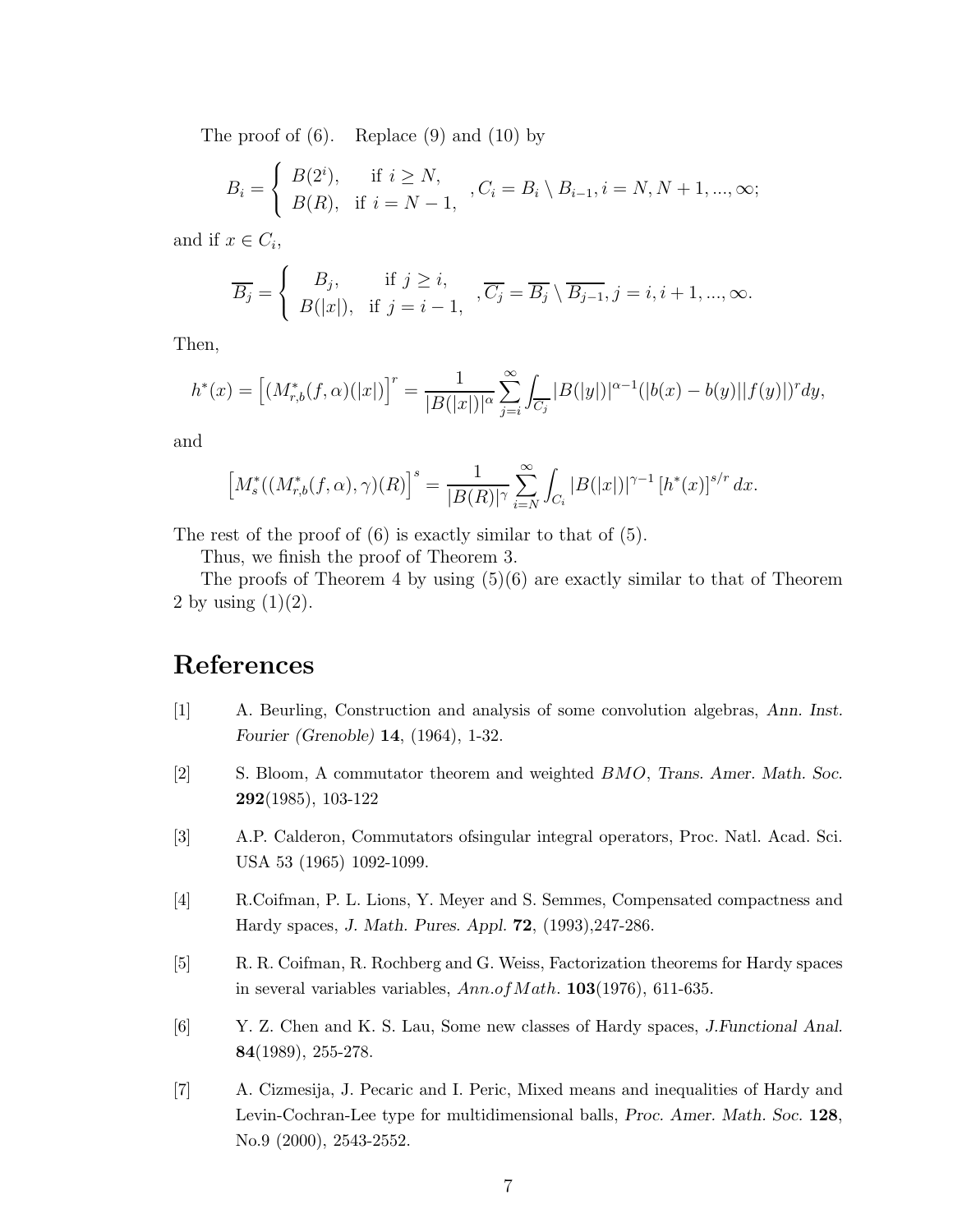- [8] A. Cizmesija and J. Pecaric, Mixed means and Hardy's inequality, Math. Inequal. Appl. 1, No.4 (1998), 497-506.
- [9] M. Christ, and L. Grafakos, Best constants for two nonconvolution inequalities, Proc. Amer. Math. Soc. 123, No.6 (1995), 1687-1693.
- [10] P. Drabek, H. P. Heinig and A. Kufner, Higher dimensional Hardy's inequality, Int. Ser. Num. Math. 123(1997), 3-16.
- [11] Z.Fu, Z.Liu, S.Lu, H.Wang, Characterization of the commutators of n-dim fractional order Hardy operator; Science in China Series A37, No.6, (2007), 651-659.
- [12] J. Garcia-Cuerva, Hardy spaces and Beurling algebras, J.LondonMath.Soc. 39(1989), 499-513.
- [13] J. Garcia-Cuerva and M. J. L. Herrero, A theory of Hardy spaces associated to the Herz spaces,  $Proc. London Math. Soc. 69, No. 3(1994), 605-628.$
- [14] G. H. Hardy, J. E. Littlewood, and G. Polya , Inequalities, Cambridge Univ.Press, Cambridge, UK, 1959.
- [15] S. Janson, Mean oscillation and commutators of singular integral operators, Ark. Math. 16, (1978), 263-270.
- [16] Y. Komori, Notes on commutators of Hardy operators [M];Intern J Pure Appl Math, 1, (2003), 329-334.
- [17] J. D. Lakey, Constructive decomposition of functions of finite central mean oscillation, Proc. Amer. Math. Soc. 127, No.8 (1999), 2375-2384.
- [18] Long Shunchao and Wang Jian, Commutators of Hardy operators, J. Math. Anal. Appl. 274, No.2 (2002), 626-644.
- [19] C. Perez, Endpoint estimates for commutators of singular integral operators, J.Functional Anal. 128(1995), 163-195.
- [20] M. Paluszynski, Characterization of the Besov spaces via commutators operator of Coifman, Rochberg and Weiss, Indiana Univ. Math. J. 44, (1995), 1-17.
- [21] Carlos Segovia and Jose L. Torrea, Higher order commutators for vector-valued Calderon-Zygmund operators, Trans. Amer. Math. Soc. 336(1993),537-556.
- [22] N. Wiener, Generalized harmonic analysis, Acta Math . 55, (1930), 117-258.
- [23] A. Youssfi, Regularity properties of commutators and BMO-Triebel-Lizorkin spaces, Ann. Inst. Fourier, Grenoble. , No.3 (1995), 795-807.